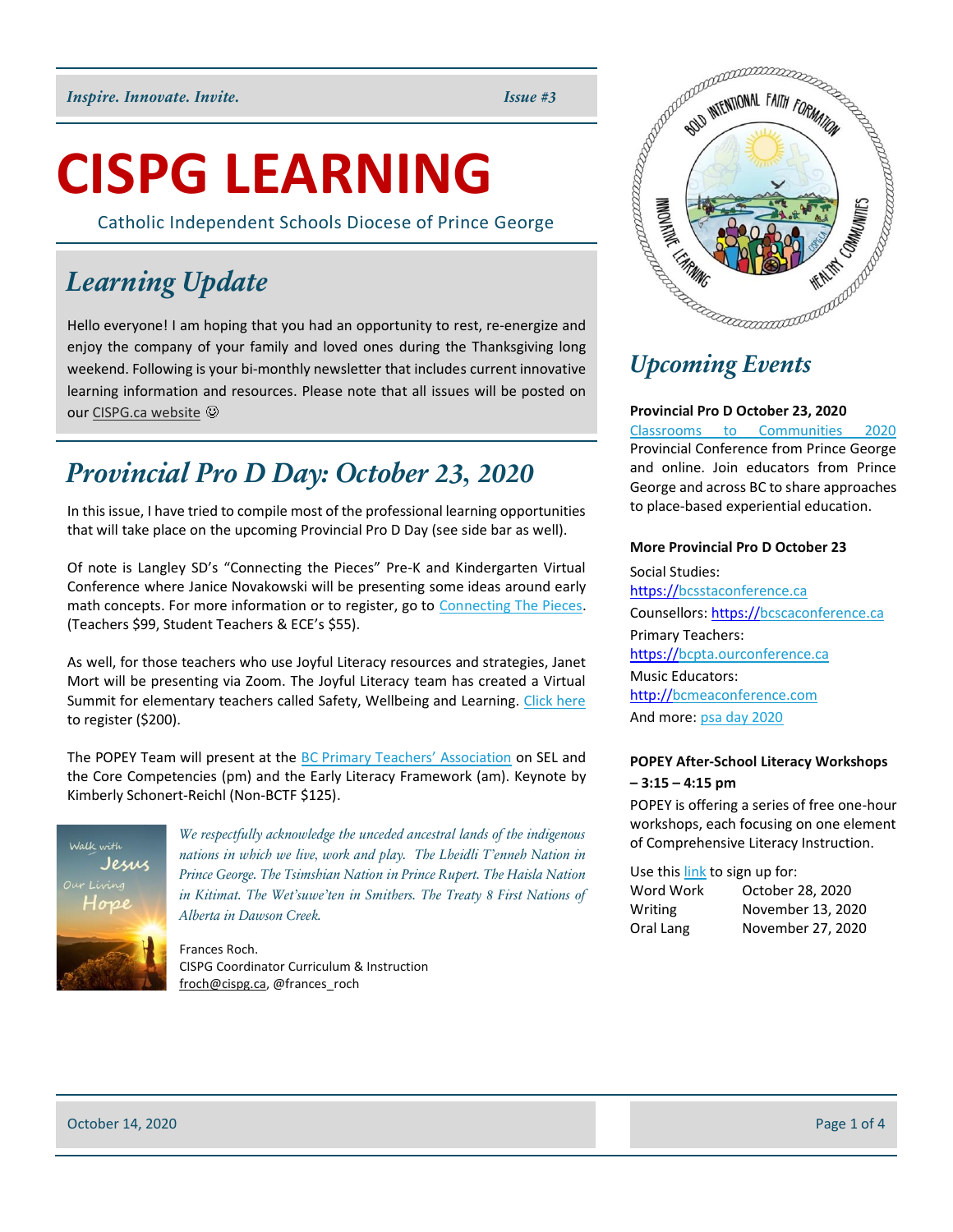## *New Resources*

All of the resources mentioned in this newsletter have been collected from school districts and educators across the province. Please be reminded that the links embedded within this document are meant to provide examples of "wise practice" across BC. They are not meant to overwhelm, but rather to support CISPG educators with a repository of rich resources. I am grateful to school districts and educators across BC who so generously share their learning with us.



- **Literacy** [More Picture Books to Teach and Practice Inference](https://pernillesripp.com/2020/10/06/more-picture-books-to-teach-and-practice-inference/) by @pernillesripp.com This post shares an impressive list of picture books to develop inference.
	- [Adrienne's OLLI](https://readingpowergear.wordpress.com/2020/10/12/adriennes-olli-online-learning-lesson-idea-11-if-you-come-to-earth/) When schools shut down last spring, Adrienne Gear wanted to find a way to continue to support teachers as they went to online and virtual teaching. OLLI lessons (Online Learning Lesson Ideas) were weekly lessons, based on a picture book, that teachers could either use for remote or in-class lessons. Since then, teachers have continued asking her when she would be posting them again. While she can't promise to post a new one every week, she will do her best to post as many as she can! She also includes a list of her previous OLLI lessons and anchor books. **CHECK HER WEBSITE** frequently: [readingpowergear.](https://readingpowergear.wordpress.com/2020/10/12/adriennes-olli-online-learning-lesson-idea-11-if-you-come-to-earth/)
	- [What's Going On In This Picture?](https://www.nytimes.com/2020/10/01/learning/40-more-intriguing-photos-to-make-students-think.html?smid=tw-share) The New York Times invites teachers and students to use this bank of 40 puzzling images, all stripped of their captions or context, to practice visual thinking and close reading skills by holding a "What's Going On in This Picture?" discussion or writing activity, via in-person or remote instruction. If you're not sure how to get started, they have a [recorded webinar](https://www.nytimes.com/2019/09/12/learning/sign-up-for-our-free-webinar-on-teaching-with-intriguing-photographs.html) that walks teachers through the process and describes the power of this simple activity. In addition, they have [lesson plans](https://learning.blogs.nytimes.com/2016/09/07/how-to-teach-with-our-picture-prompts-and-other-times-images/) and [resources](https://www.nytimes.com/column/learning-picture-prompt) to help teachers use a wide variety of Times images to get students writing, thinking, speaking and listening.



- **Numeracy** [Halloween Pumpkin Math](https://meganzeni.com/pumpkin-math/) Megan Zeni has created an amazing website focused on learning<br> **Numeracy** Halloween Fillow has Obsented by and **GUEOK UFD WEDGUE** focused to learning outdoors. Follow her @Roomtoplay and **[CHECK HER WEBSITE](https://meganzeni.com/)** frequently.
	- You may also be interested in the [Pumpkin Decomposition Experiment](https://www.giftofcuriosity.com/easy-fall-science-pumpkin-decomposition-experiment/) and other hands-on activities that "spark children's creativity and learning."
	- [Multiplication By Heart](https://mailchi.mp/mathforlove/regular-old-multiplication-flash-cards-theres-a-better-free-way) a free, online version of the Multiplication by Heart cards great for families at home. The physical deck of cards can also be pre-ordered. According to the creators, these visual flash cards "use beautiful visualizations and spaced repetition to teach multiplication facts with under 5 minutes of practice per day."
	- Kim Sutton from [Creative Mathematics](https://creativemathematics.com/) is currently offering a FREE short video and PDF of a great puzzle set called Cross Number Puzzles. **[CLICK HERE FOR VIDEO](http://r20.rs6.net/tn.jsp?f=001D_4OB_1eNf746Jx4wJMb1mRaMnr-EbNzdnuD0w4I2-_6r0Kch-u7NknbcY5QV_fGuFG7YLr9yjwo6pFY4pfbMr4Y7hvSOijALSqsrDmzO4gFDUOIuokSCm60nuDVqexW_gkc6mRby2dfVrGCftqtjQM3Q-r_Qqb7UwVw9nGW1SdemVIYxJm-2sBao5SbRBuEZyhFPCbdx-7-SyLpyU2NSgCkTsOaanvjZ0V9Yi6qbEkz6It1Bs4S0OwEg6MtVWlhRxNLCbr1BP8yd3xh1N_QMw==&c=Vd7zIVVm43KHmx9wbviH-6VYtRyy6wxoA6u47FRV3-jk7T91MIsLgg==&ch=qWOtJWfTg9BoYc86sr1gCia8HNGzJ1xf-vKBpvwW7vC3RJKZOu3EYw==)**. It includes 30 blackline masters at three levels that will challenge students in grades 2-5. These puzzles use addition and subtraction skills plus encourage algebraic thinking.



- **Explorations** BC [Science World](https://www.scienceworld.ca/resources/) has a collection of free Science/STEAM resources. Check out **Science World** [Resources](https://www.scienceworld.ca/resources/) and follow them @ScienceWorldTR. You can also sign up for their newsletter.
	- Join Science World educators and teachers across B.C. for weekly sessions about STEAM learning and teaching. Click this link t[o register](https://www.eventbrite.ca/e/code-along-microbit-registration-120308673481) for free workshops.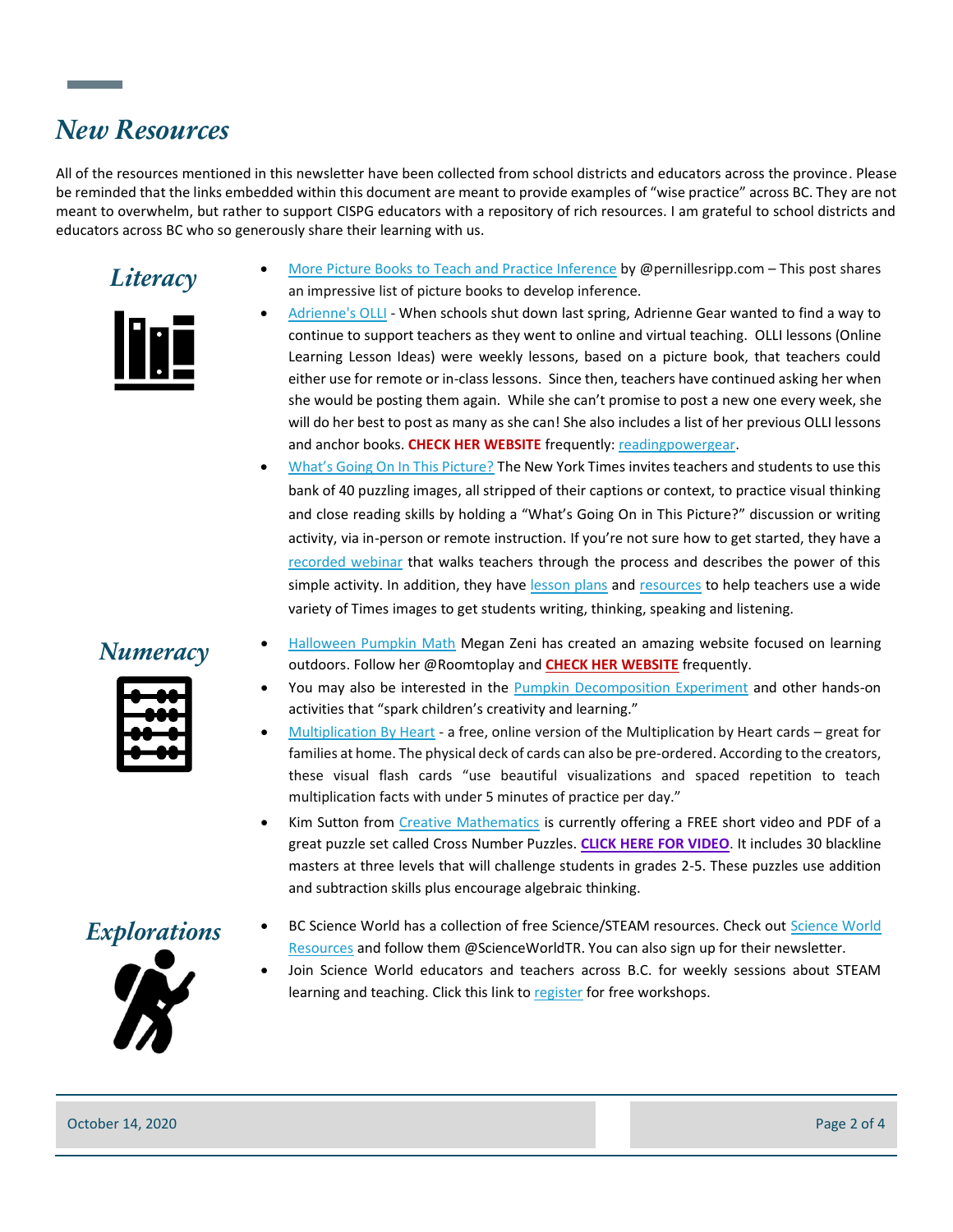

- PHE/SEL [Using Learning Journals to Move Students Toward Self-Regulated Learning](https://docs.google.com/document/d/14enCb2O9o_CDfBsQJHiRw6mPBCsWUA0CPu-QQZhjMFw/edit) the amazing Kristin Visscher has shared this strategy as a means for students to respond to the "Big 3" questions: What Are You Learning? How Is It Going? Where to Next? Although she wrote this for her online classes last Spring, she will continue to use this strategy in her classroom environment. Follow Kristin @Visscherinspired
	- Explore ho[w Explicit SEL instruction](https://www.pbslearningmedia.org/resource/explicit-social-emotional-instruction/social-emotional-learning-video/) helps students develop and practice social and emotional competencies (US style). Note the [CASEL Guide to Schoolwide Social and Emotional Learning.](https://schoolguide.casel.org/) Follow them @caselorg.

Learning By Inquiry has a new post entitled How To Help Students Form Rich, High-Quality

To learn more about SEL and the CASEL framework, take a look a[t What is SEL?](https://casel.org/what-is-sel/)

[Inquiry Questions.](https://www.learningbyinquiry.com/how-to-help-students-form-rich-high-quality-inquiry-questions/) Other resources are available on this site as well.

### *Inquiry* • Check out "Inquiry Based Learning", a resource of **SurreySchoolsONE**. A great place to start!





- -

*Inclusive Ed* • Based in Vancouver, Shelley Moore consults locally, provincially and beyond. Visit [blogsomemoore](https://blogsomemoore.com/about/970-2/) for an extensive array of inclusive education resources and check out her website - [5MOOREMINUTES](https://fivemooreminutes.com/about/) with videos dedicated to empowering schools and classrooms to support ALL Learners! Created by Shelley Moore, this website and video series offers resources, research, professional development activities and inspiration in 5-minute chunks!



- *Indigenous Ed* The Delta School District has created an excellent **Indigenous Education Community** website focused on Indigenous learning. Although some of the documents refer primarily to the lower mainland, it is a very useful resource for information about the BC curriculum, weaving Indigenous perspectives into your classroom and lesson plans. The videos entitled "Learning [With Nath](https://deltalearns.ca/indigenouseducation/learning-with-nathan/)an" are very engaging!
	- Another "go-to" site is [Strong Nations,](https://www.strongnations.com/store/item_display.php?i=7344&f=) an online store that offers a variety of resources, including educator resources, free lesson plans, books for use in the classroom, and more! Follow them @strong\_nations. Check out these lates[t resources.](https://mail.google.com/mail/u/0/?tab=wm&ogbl#inbox/FMfcgxwKhqkRGZPTSjVbGMnhHTPXbDnF)
	- **ProD** The Canadian Assessment for Learning Network and the Alberta Assessment Consortium are hosting a three-part virtual conference beginning November 21, 2020. There are 16 sessions highlighting ongoing Assessment for Learning (AFL) practice across Canada. For more information and to register (\$200 per person) go to [How Clear Is Our Vision?](https://aac.ab.ca/events-and-workshops/assessment-20-20-how-clear-is-our-vision/) At the same time, check out the excellent Alberta Assessment Consortium site for information on performance assessments, rubrics, etc. $\odot$



• [Engaging All Learners in the Middle Years](https://learn.sd61.bc.ca/news-events/webinars/) - Greater Victoria School District 61 would like to invite educators in BC to join in a shared conversation about engaging all learners in the middle years. This four-part interactive webinar series will be led by Dr. Leyton Schnellert. Special